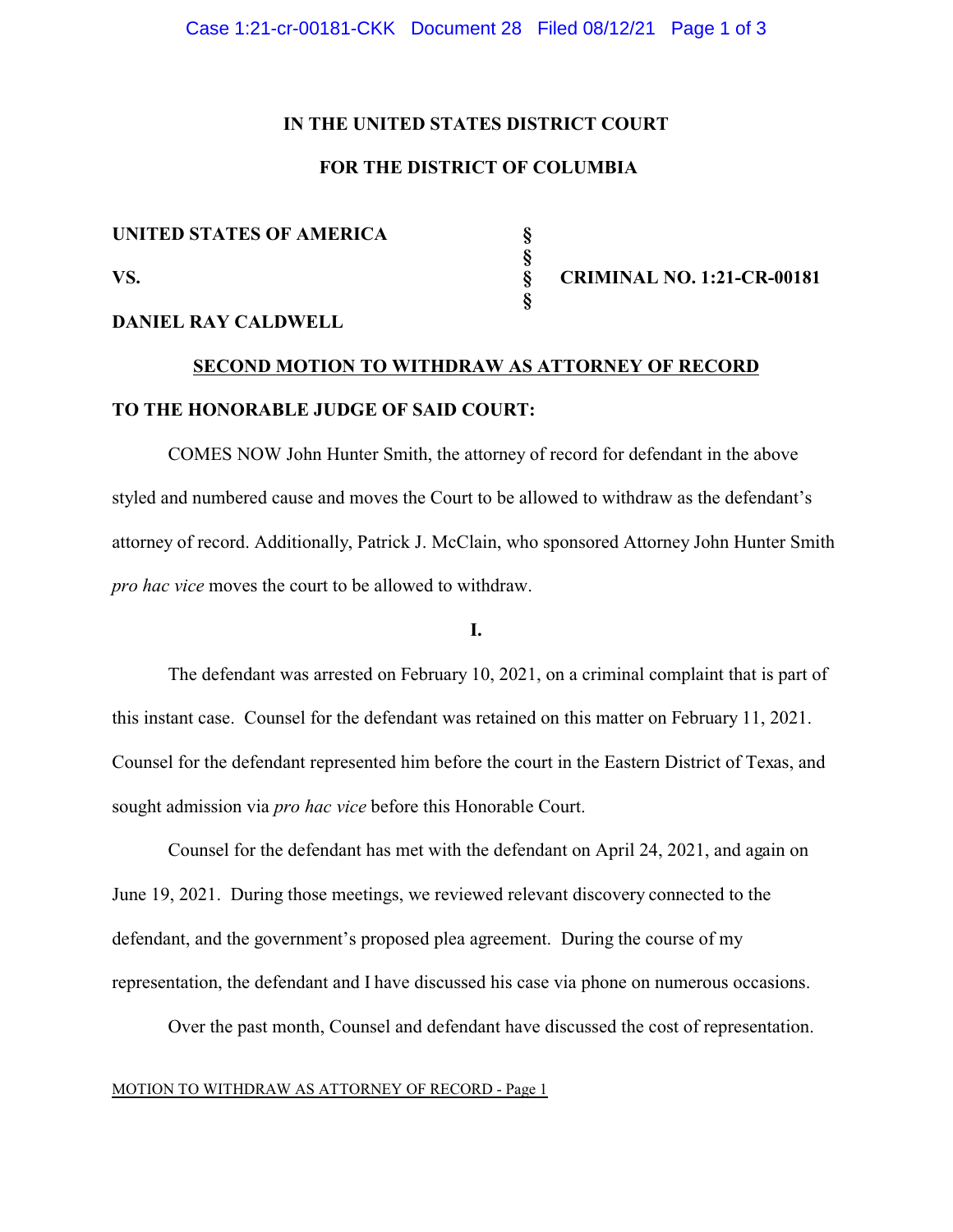#### Case 1:21-cr-00181-CKK Document 28 Filed 08/12/21 Page 2 of 3

The defendant and his family do not have the financial resources to continue with retained counsel in this matter.

Additionally, we have discussed various courses of action associated with his case. Counsel and the defendant respectfully have a philosophical disagreement on the direction of his case.

On August 4, 2021, I was instructed by the defendant to file a Motion to Withdraw in this case. Pursuant to LcrR 44.5(d), please see Exhibit A.

Based on the above, defendant and counsel have had a break down in the attorney-client relationship. Because of this conflict, I am requesting to withdraw as attorney of record.

#### **II.**

Counsel on behalf of the defendant requests that this Honorable Court appoint a Criminal Justice Act (CJA) attorney or an attorney with the Federal Public Defender's (FPD) office. It is counsel's understanding that the family has been in communication with the Federal Public Defenders (FPD) office for the district to obtain legal counsel. The defendant has exhausted all of his financial resources and needs the assistance of a court appointed legal counsel.

WHEREFORE, the undersigned counsel prays that he be allowed to withdraw as attorney of record for the defendant in this case.

Respectfully Submitted,

 /s/ John Hunter Smith John Hunter Smith State Bar No. 24028393 707 W. Washington Sherman, Texas 75092 Tel: (903)-893-8177 Fax: (903)-892-0916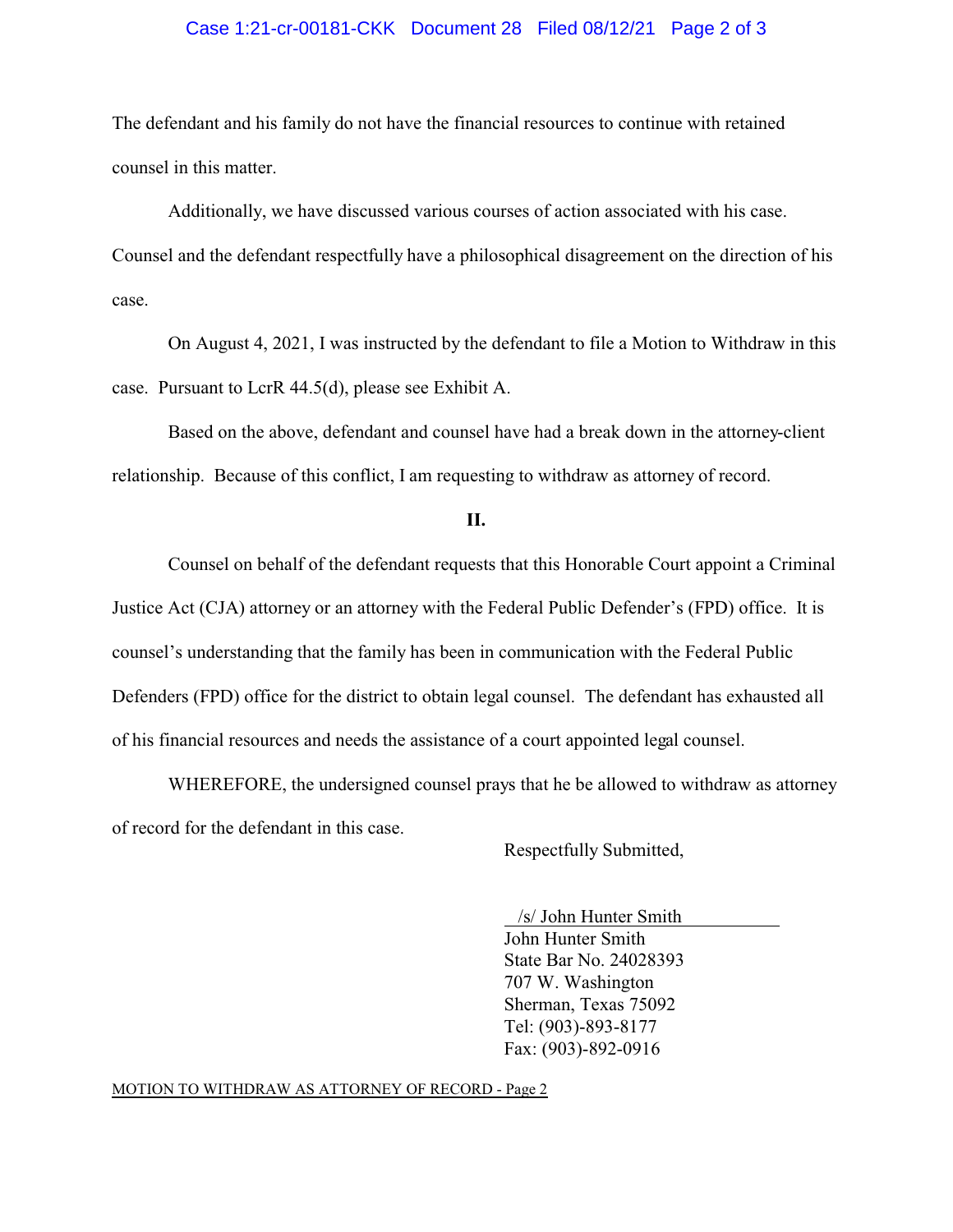Patrick J. McLain SBN: 13737480 900 Jackson St., Suite 635 Dallas, Texas 75202 Telephone: 214-416-9100 patrick@patrickjmclain.com

## **CERTIFICATE OF CONFERENCE**

Defense counsel conferred with Mr. James D. Peterson, Assistant United States Attorney,

via telephone on August 5, 2021, and he is not opposed to such motion.

*/s/ John Hunter Smith* John Hunter Smith

## **CERTIFICATE OF SERVICE**

I hereby certify that a true and correct copy of this Motion was provided to with Mr.

James D. Peterson, Assistant United States Attorney via CMECF/PACER on August 12, 2021.

*/s/ John Hunter Smith* John Hunter Smith

## **CERTIFICATE OF SERVICE**

I hereby certify that on August 12, 2021, a true and correct copy of this Motion was hand

delivered to the defendant Daniel Ray Caldwell.

*/s/ John Hunter Smith* John Hunter Smith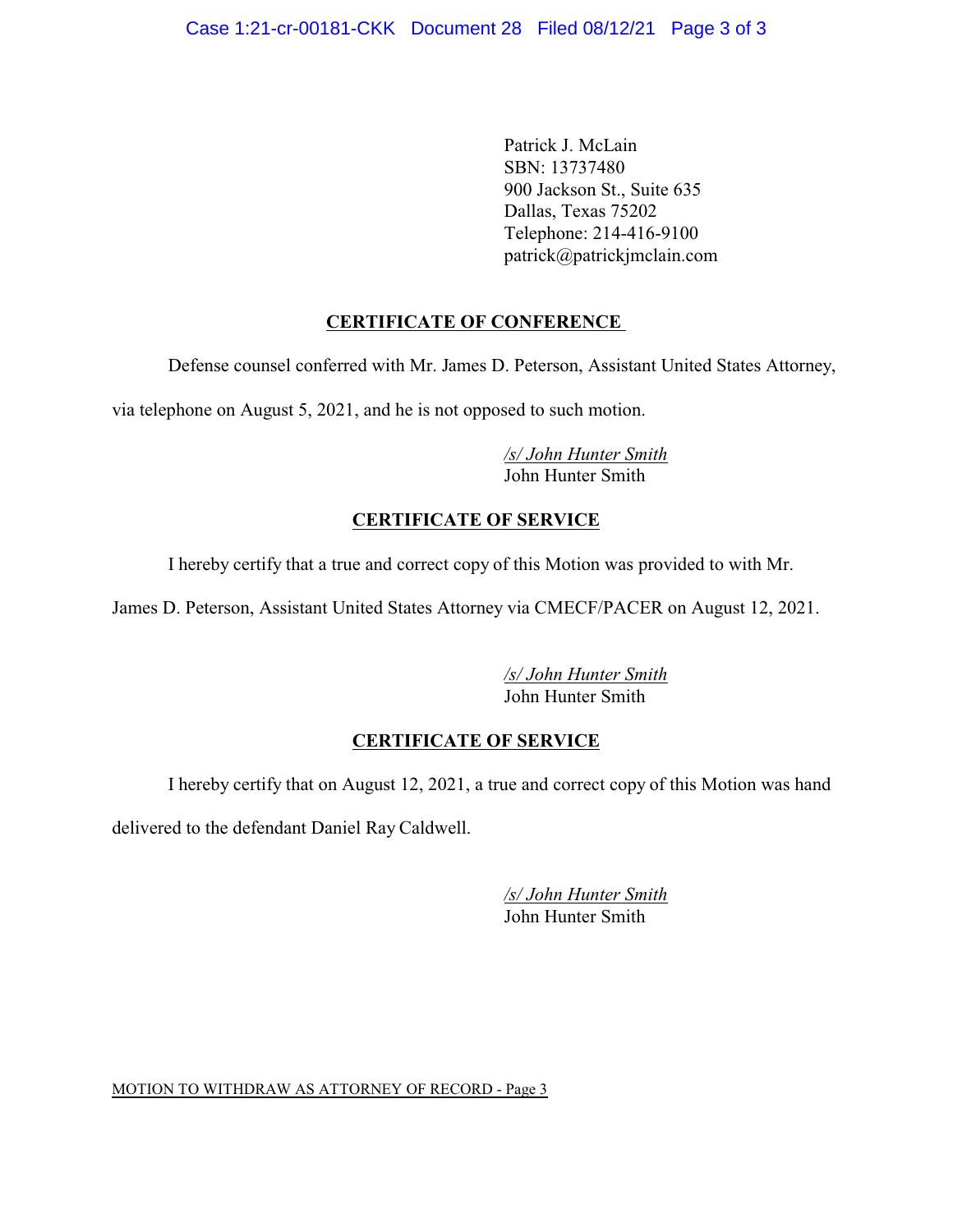#### IN THE UNITED STATES DISTRICT COURT

## FOR THE DISTRICT OF COLUMBIA

က က တ က

ş

#### UNITED STATES OF AMERICA

VS.

**DANIEL RAY CALDWELL** 

**CRIMINAL NO. 1:21-CR-00181** 

#### **EXHIBIT**

I Daniel Ray Caldwell, on August 4, 2021, instructed Attorney John Hunter Smith to file a Motion to Withdraw as my legal counsel.

I Daniel Ray Caldwell, authorize the filing of this motion.

I Daniel Ray Caldwell, have received a copy of the Motion to Withdraw.

 $8/12/21$ 

A Port albert

Daniel Ray Caldwell Inmate Number 376977 DC Department of Corrections 1901 E Street, SE Washington, DC 20003